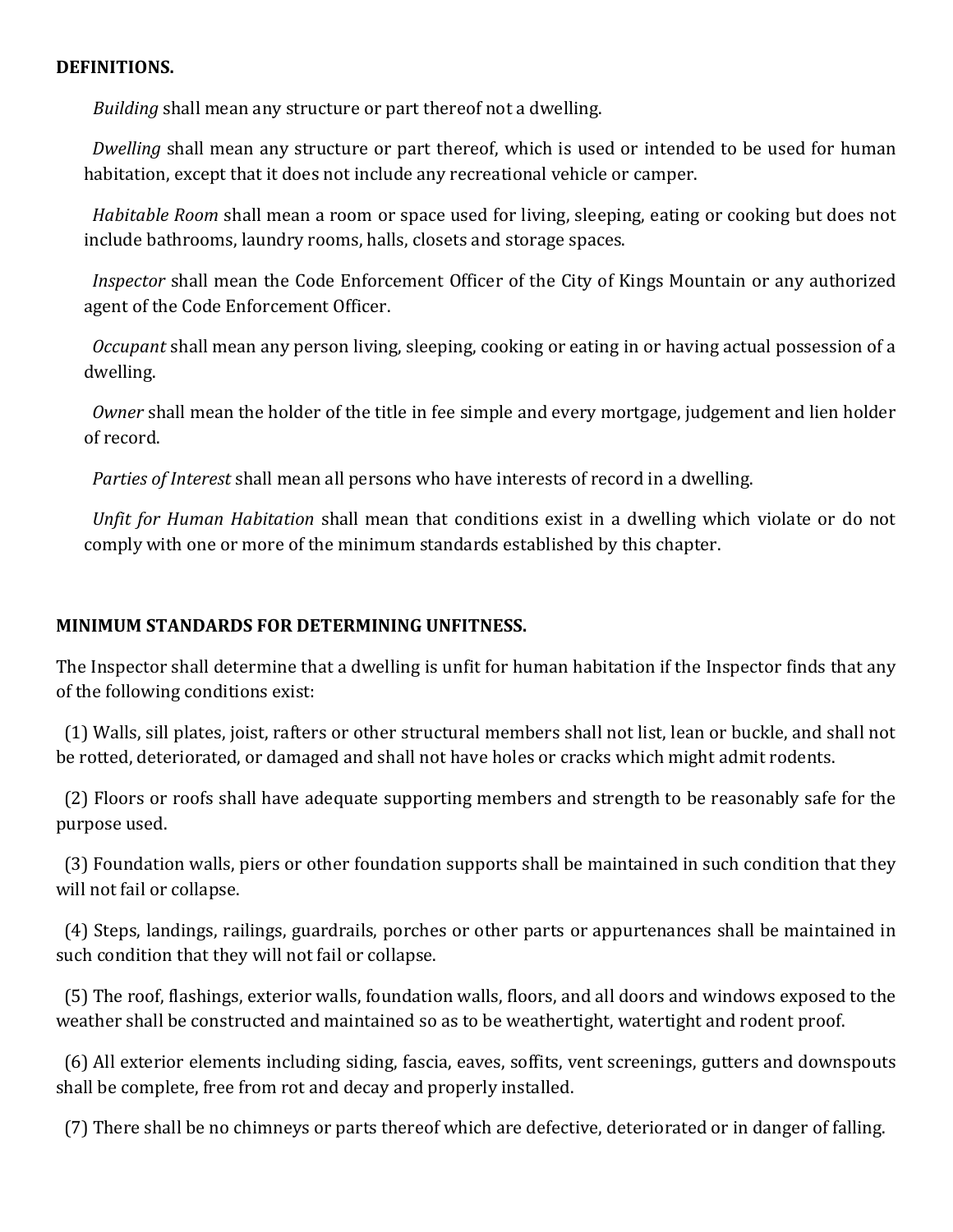(8) Interior walls, floors and ceilings of all rooms, closets and hallways shall be finished with suitable materials, which will, by use of reasonable household methods promote sanitation and cleanliness.

 (9) Each dwelling shall be connected to a potable water supply and to a public sewer or other approved sewage disposal system.

 (10) Each dwelling shall contain not less than a kitchen sink, lavatory, tub or shower, water closet and water heater.

(11) Hot and cold water shall be provided to the kitchen sink, tub or shower and lavatory.

 (12) All plumbing fixtures and faucets shall be maintained in a state of good repair and in good working condition.

 (13) All required plumbing fixtures shall be located within the dwelling. The bathroom shall be located in a room that affords privacy to the user.

(14) Plumbing drains, vents and sewage piping shall be maintained in proper sanitary working condition.

(15) Water supply piping shall be adequately protected from freezing.

 (16) Extension cords shall not be a substitute for permanent wiring. Extension cords shall not be affixed to structures, extended through walls, ceilings or floors, or under doors or floor coverings, nor shall such cords be subject to environmental damage or physical impact. Extension cords shall be used only with portable appliances.

(17) Laundry rooms and each bathroom shall contain at least one receptacle outlet.

 (18) Each bedroom, bathroom and kitchen shall contain a ceiling or wall mounted light fixture controlled by a wall switch.

 (19) Hallways, laundry rooms and similar rooms shall contain a ceiling or wall mounted light fixture controlled by either a wall switch or a pull chain.

 (20) Every electrical outlet and fixture, and all electrical wiring and equipment shall be installed, maintained and connected to an approved source of electric power in accordance with the National Electrical Code.

 (21) Every dwelling shall a safe and properly installed means of providing heat to maintain a minimum temperature of 68 degrees Fahrenheit in all habitable rooms and bathrooms during ordinary winter days.

 (22) All heating equipment, flue piping, duct, chimney liners, vents and fuel piping shall be maintained in a state of good repair, safe and good working condition.

(23) Unvented gas appliances are prohibited in bedrooms.

 (24) Every habitable room shall have a window facing directly to the outdoors with a total openable area of window(s) to equal 8 percent or more of the floor area of the room served, unless mechanical means of ventilation are provided.